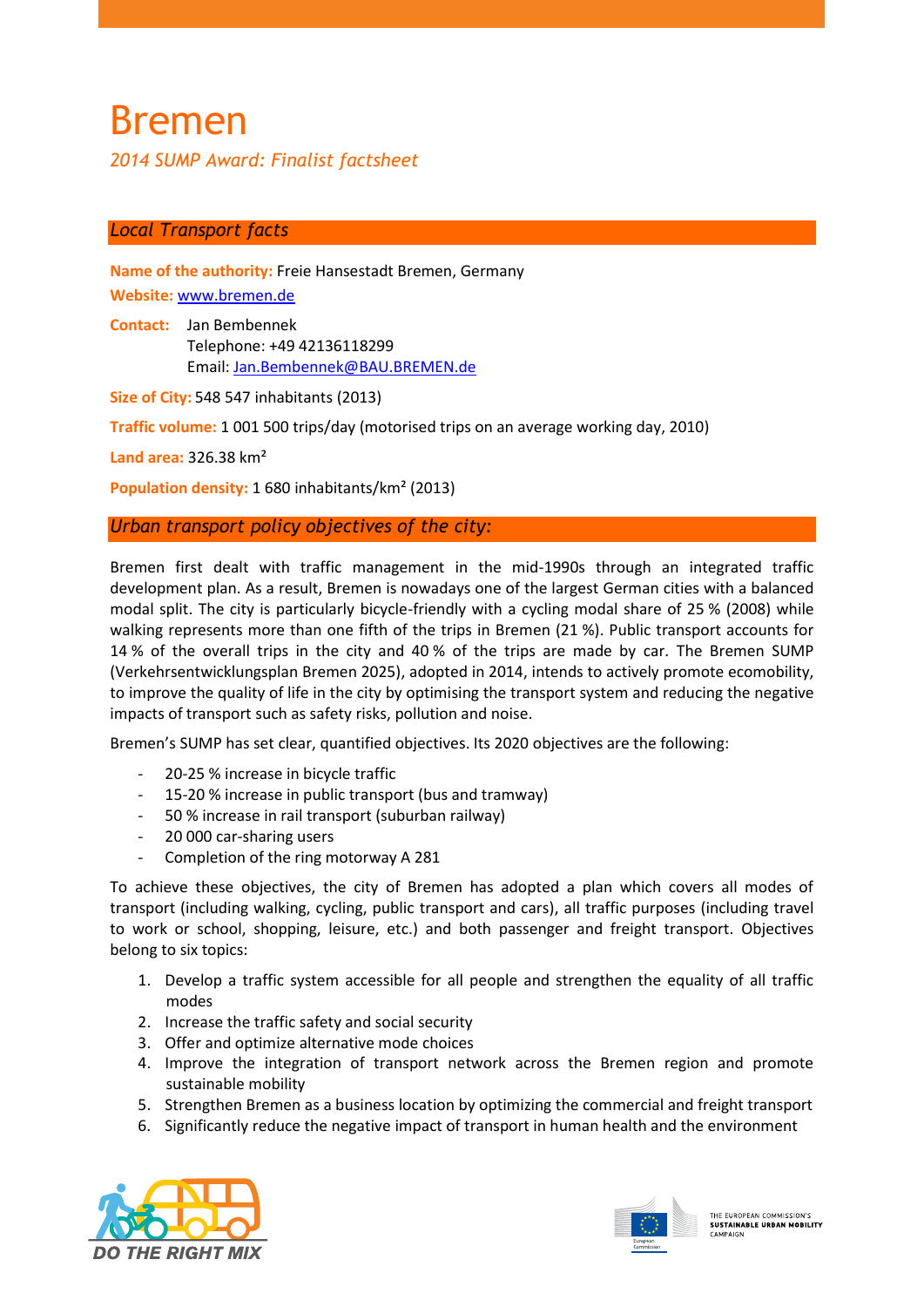Considering the limited capacity to invest in large-scale infrastructure measures, the city of Bremen focuses on implementing very cost-efficient measures. In this respect, the city can rely on the positive aspects of the existing transport network. The public transport system has, for instance, some potential for increasing its ridership numbers. Likewise, the road network is particularly efficient since Bremen has few congestion problems compared to other large German cities.

# *Monitoring implementation to improve the city's SUMP:*

#### **1. Tools: Arrange for monitoring and evaluation**

Monitoring and evaluation are at the very core of the development of Bremen's SUMP. The city of Bremen has set a three-round evaluation process. The evaluation process is composed of (1) a SWOT analysis, (2) a scenario analysis and (3) a cost-benefit analysis.

The SWOT (Strength, Weakness, Opportunity, Threat) analysis is a comprehensive ex-ante evaluation which enables careful analysis of the existing traffic infrastructure and mobility patterns. In Bremen, the SWOT analysis is based on a sound database and a wide public consultation via the internet.

Then, the expected performance measures were assessed through the scenario analysis. Five scenarios were selected, each of them illustrating an "extreme choice" scenario (e.g. massively promoted car traffic; limited measures promoting active travel or intensely promoted ecomobility). The modelling of the scenarios allowed the city to compare the potential outcomes and costs of the measures. It clearly showed that the promotion of active mobility is the most efficient scenario.

Finally, the city of Bremen selected the most cost-efficient measures thanks to a cost-benefit analysis, which was conducted in collaboration with an external expert. Potential measures were individually assessed and classified according to their societal, environmental and spatial impact. In a second step, measures were assessed with regards to external factors such as the technical feasibility or the political support in order to eliminate non-realistic proposals.

## **2. Check progress towards the objectives**

The city of Bremen performs monitoring activities on both the planning process and implementation. The SUMP contains an evaluation strategy provided by an external expert which sets the elaboration of evaluation reports once per legislative period, that is to say every four years. The first evaluation report is planned to be delivered in 2018.

The city of Bremen involves different stakeholders in the planning process and, for transparency, publishes all documents online. Discussions with citizens and external stakeholders on the outcomes of the cost-benefit analysis in the first quarter of 2014 led the municipality to make changes in the selected measures. Bremen involved neighbouring cities which had the opportunity to make propositions. At the transnational level, Bremen exchanged with Groningen (NL) and Oldenburg (DE) on traffic strategies.

On the formal side, the entire SUMP process has been followed and approved by an advisory board which is also in charge of monitoring the evaluation reports. The board is composed of members of the local parliament and different external stakeholders (motorists' and cyclists' associations, chamber of commerce, environmental NGOs, etc.) from all political parties, which sometimes have conflicting interests.



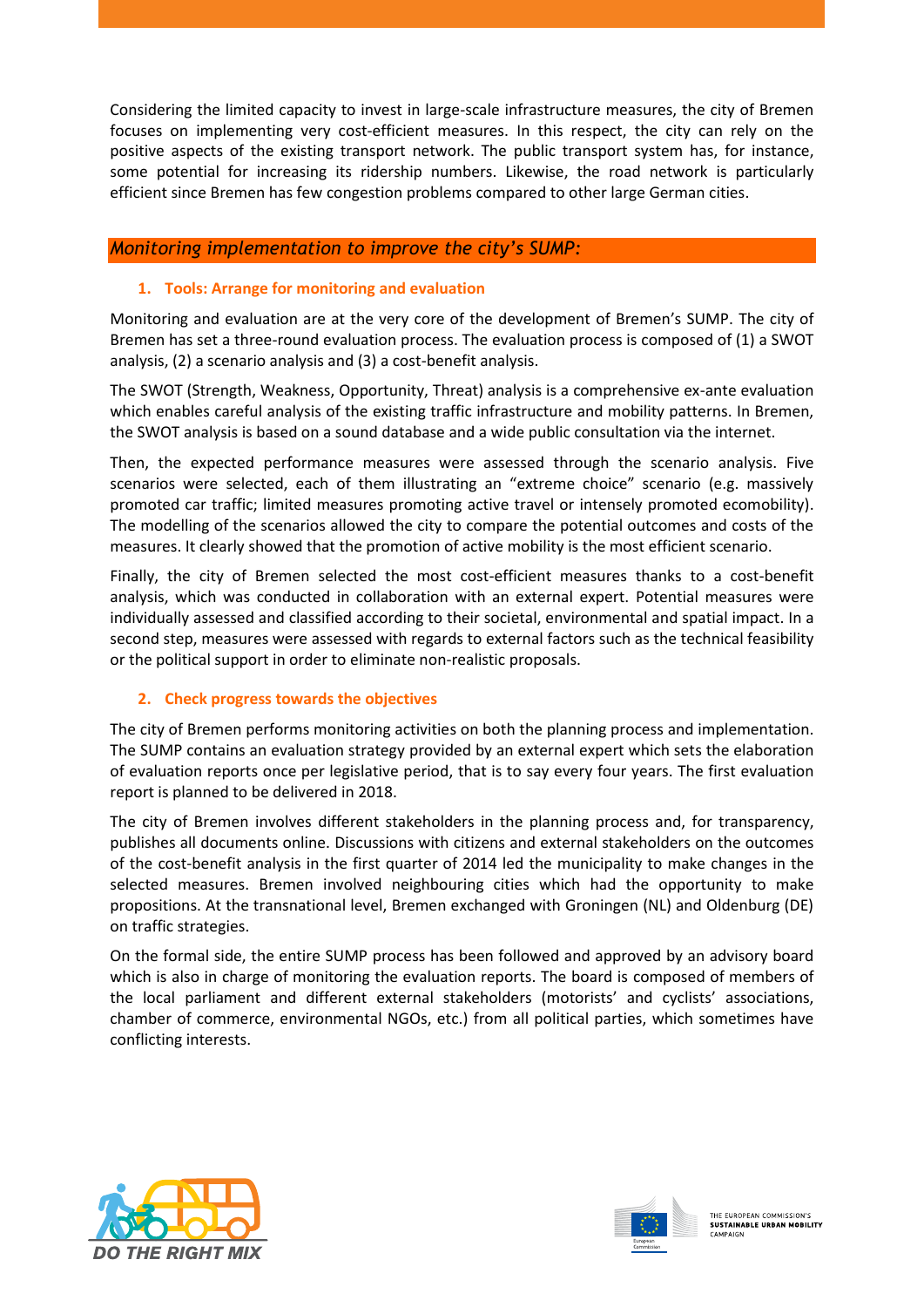#### **3. Learn the lessons**

The city of Bremen considers that the strength of its SUMP process is the regular evaluation of the SUMP and of the different measures. A four-year evaluation cycle is considered most suitable by the municipality to collect relevant information before updating the measures.

The city of Bremen is keen to share its experience and the lessons learned with different stakeholders. The municipality is in regular contact with different local action groups and often takes part in workshops and gives presentations, both at national and European levels.

For the future, Bremen's evaluation results have identified several challenges that need actions related to private car use and the use of conventional fuels, but also related to technology and the unpredicted impact it may have on the urban mobility.

#### *Concrete measure: The scenario analysis*

**Beginning and end date:**

August – November 2013

#### **Description of the activity:**

A SUMP needs to make assumptions of how mobility trends and the underlying factors (demographics, employment, land use, etc.) evolve and develop over time. It needs to answer the questions: 'What measures are necessary to achieve its objectives?' and 'What alternative strategies exist?' The first step was to develop a base scenario which extrapolated the data from 2010 to 2025. It only contained those measures which were already decided at the political level or were still being considered. This scenario served as a basis of comparison in order to assess the effects of the five thematic scenarios.

Five thematic scenarios were compiled, each one focusing on extreme choices. What would happen if car traffic was massively promoted? What are the results of major investments in public transport? What happens if only smaller measures promoting walking and cycling were pursued? What happens if ecomobility was promoted more intensely? What happens when external stimuli (e.g. rising fuel price) affect the traffic behaviour?

Each scenario was computed using a traffic model (for motorised transport) or by expert opinion (non-motorised transport). Each scenario was then compared with the base scenario. Furthermore it was evaluated how the scenario contributes to achieving the objectives of the Bremen SUMP. This was done by assessing the impacts of the scenario on 16 indicators (different aspects of sustainability). **This showed very clearly that those scenarios promoting walking and cycling are very efficient in reaching most of the targets on a very small budget, but that it was necessary to use a combination of measures to reach all the objectives.**